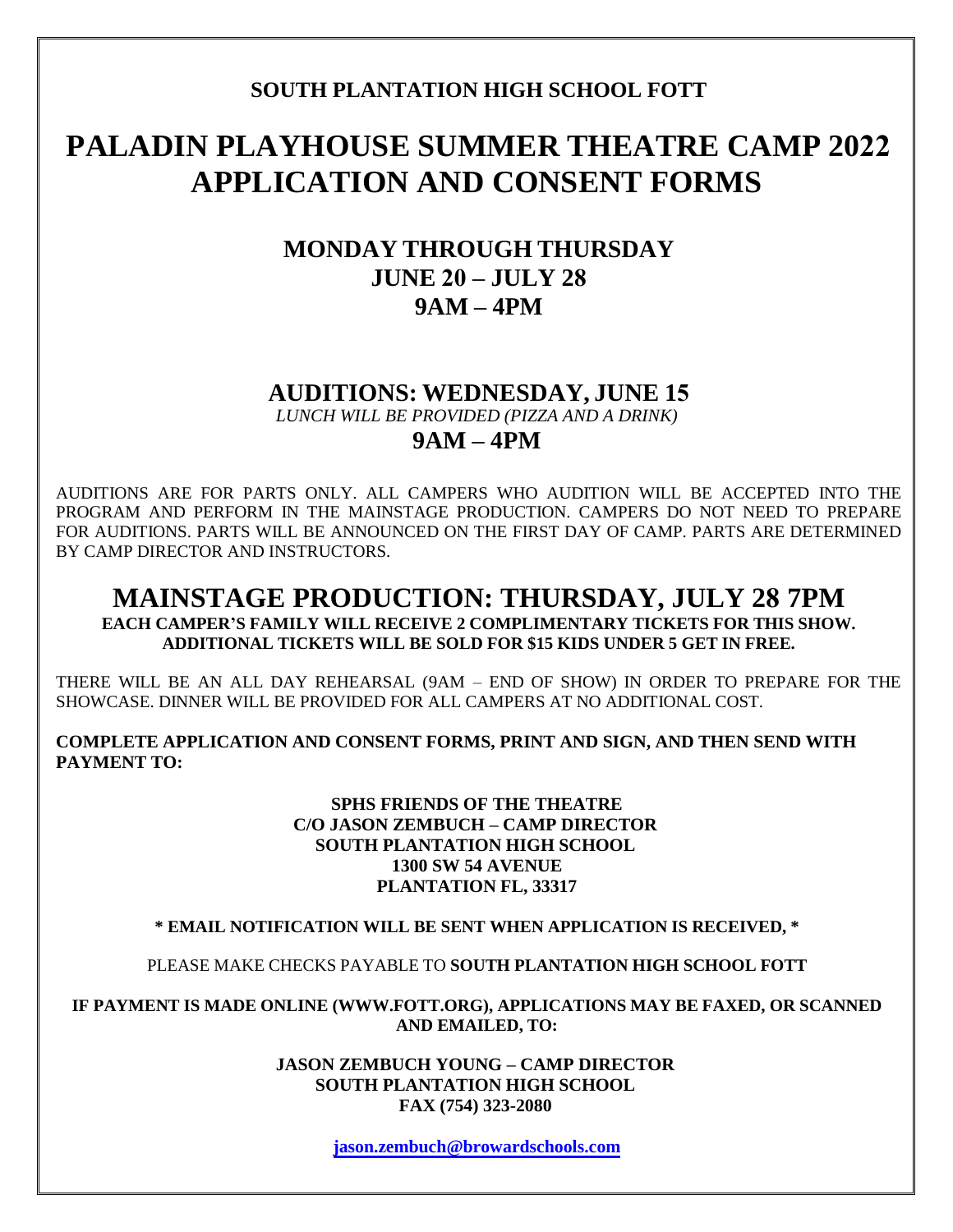#### **Camp Participation Agreement Form SPHS FOTT PALADIN PLAYHOUSE SUMMER THEATRE CAMP 2019 Monday – Thursday June 20 – July 28th**

#### **CAMP DESCRIPTION**

The Paladin Playhouse Summer Theatre Camp is a 6 week camp which meets Monday through Thursday. Throughout the course of the 6 week session, campers will participate in classes focusing on acting, pantomime, improvisation, musical theatre dance, musical theatre singing, and a lot more! In addition to classes, campers will both rehearse and performin a main-stage musical selection open to their friends, family, and the community at large. Campers will be expected to memorize lines and songs, participate in movement exercises and learn choreography. In addition, they will receive vocal coaching and be expected to sing in the main-stage production. This camp will have a moderate degree of physical activity and campers should expect to get a bit of a work-out. Most importantly…… they need to be prepared to have A LOT of fun!

#### **AUDITIONS (Wednesday, June 15 9am – 4pm)**

Auditions for The Paladin Playhouse Summer Theatre Camp will be held to determine parts for the main-stage musical selection. Campers do not need to prepare for auditions. Casting will be based solely on the Camp Director's discretion. All who audition will be cast and have the opportunity to perform. Students more interested in technical theatre that would prefer to work "behind the scenes" will have an opportunity to do so upon request. Campers will be provided with Camp Lunch Option forms for parents interested in purchasing lunch for their child for the duration of the camp.

#### **MAINSTAGE PRODUCTION (Thursday, July 28 th 7pm)**

In addition to taking classes in the morning, campers will be working toward bringing a fully produced (staged, choreographed, costumed, scenically designed) musical to realization on the stage. In order to prepare for the show, campers will report for rehearsal at 9am on that day and will stay until after the show. Dinner will be provided on this day at no additional cost.

#### **DAILY SCHEDULE**

9am – 12pm Classes  $12$ pm – 1pm Lunch  $*$ 1pm – 4pm Production Work (Rehearsal for Mainstage) \*\*

\* Campers are to bring their own lunch. There will not be refrigeration available for lunches. "Brown Bag" is suggested. Lunch plans will be available for purchase and details will be provided on the day of auditions.

\*\* While it is understandable that circumstances arise which will prevent a camper from attending camp, when attendance for rehearsals begin to affect a camper's ability to maintain his or her role, parts may be reassigned. Campers who miss choreography or staging during a rehearsal may not be included in that particular number during the Mainstage Production.

**Parents that drop their children off before 8:45am or pick their children up after 4:15pm will be charged for Early Care/After Care at \$50/hour or any part thereof. Payment will be due in cash BEFORE the camper will be allowed to return to camp.**

#### **WHAT TO BRING/WEAR**

- Movement Appropriate Clothing (Not Baggy)
	- o Shorts
	- o T-Shirts
	- o Closed Toe Shoes and Clean **Socks**
- Deodorant

#### **WHAT NOT TO BRING**

- Flip Flops
- Ipods (or other mp3 players)
- Game Systems
- Hair Ties (For Long Hair)
- Bottled Water
- Lock For Locker (Available For Sign Out)
- Brown Bag Lunch
- A GREAT ATTITUDE!
- Purses or Wallets w/ Substantial Amounts of Money
- Personal Items of Value
- BAD ATTITUDES!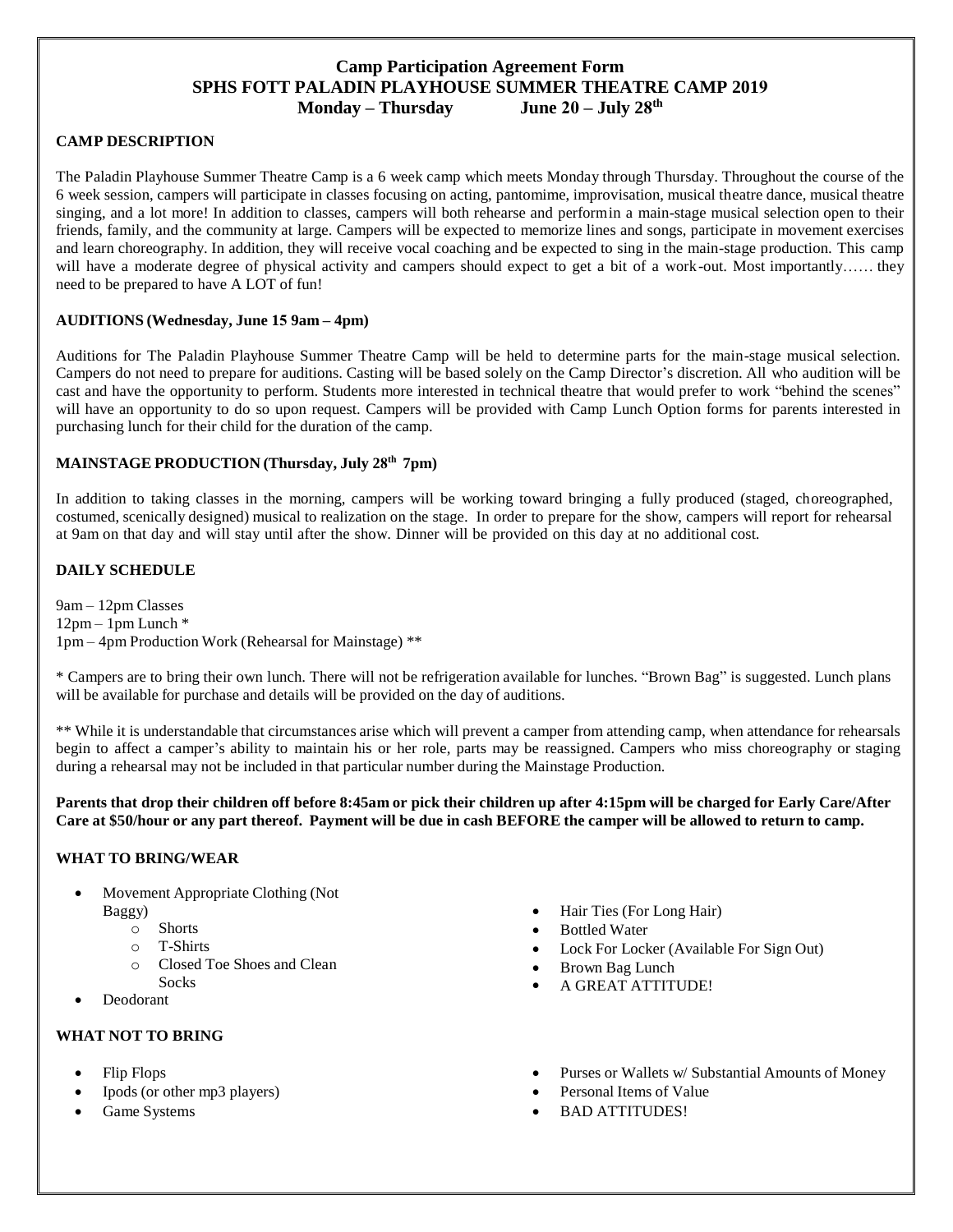## SOUTH PLANTATION HIGH SCHOOL FOTT **PALADIN PLAYHOUSE SUMMER THEATRE CAMP 2022**

CAMPER APPLICATION - PLEASE PRINT CLEARLY

|                                                                 |                                                                                                                                                                                                   | Does your child have any physical, mental, or medical (including allergies) conditions of which we should be aware? Yes No                                                                                                                                                                                                                                                                                                                                                                                                                                                                                           |  |
|-----------------------------------------------------------------|---------------------------------------------------------------------------------------------------------------------------------------------------------------------------------------------------|----------------------------------------------------------------------------------------------------------------------------------------------------------------------------------------------------------------------------------------------------------------------------------------------------------------------------------------------------------------------------------------------------------------------------------------------------------------------------------------------------------------------------------------------------------------------------------------------------------------------|--|
|                                                                 |                                                                                                                                                                                                   |                                                                                                                                                                                                                                                                                                                                                                                                                                                                                                                                                                                                                      |  |
| Child's Theatre/Music/Dance Experience:                         |                                                                                                                                                                                                   |                                                                                                                                                                                                                                                                                                                                                                                                                                                                                                                                                                                                                      |  |
|                                                                 |                                                                                                                                                                                                   | Please list any dates/times that your camper will not be attending camp due to vacations or any other schedule conflict:<br>Although we understand family vacations and other prior commitments, discounts are not available for campers not attending all sessions.                                                                                                                                                                                                                                                                                                                                                 |  |
|                                                                 |                                                                                                                                                                                                   | T-Shirt Size: Youth Small Youth Medium Adult Small Adult Medium Adult Large                                                                                                                                                                                                                                                                                                                                                                                                                                                                                                                                          |  |
| Tuition: \$850 by May 1st                                       |                                                                                                                                                                                                   |                                                                                                                                                                                                                                                                                                                                                                                                                                                                                                                                                                                                                      |  |
| \$900 by June 1st                                               |                                                                                                                                                                                                   |                                                                                                                                                                                                                                                                                                                                                                                                                                                                                                                                                                                                                      |  |
| be a total of $$1650.00$ )                                      |                                                                                                                                                                                                   | Deduct \$50 per each additional child from the same household (2 children from the same household registered before May 1st would                                                                                                                                                                                                                                                                                                                                                                                                                                                                                    |  |
| $\frac{\sqrt{25}}{25}$ Tuition<br>Total Due                     |                                                                                                                                                                                                   |                                                                                                                                                                                                                                                                                                                                                                                                                                                                                                                                                                                                                      |  |
| Method of Payment: Check Enclosed   Online   Date               |                                                                                                                                                                                                   |                                                                                                                                                                                                                                                                                                                                                                                                                                                                                                                                                                                                                      |  |
|                                                                 | complete payment information and list the name(s) of the other child(ren) from your household here:                                                                                               | If registering more than one child, please complete a separate application for each child. Choose one application on which you                                                                                                                                                                                                                                                                                                                                                                                                                                                                                       |  |
| www.fott.org                                                    |                                                                                                                                                                                                   | Payments made by check should be addressed to South Plantation High School FOTT. Payments can also be made with a<br>credit card online through the Friends of The Theatre (the parent booster club for SPHS Drama) by visiting their website at                                                                                                                                                                                                                                                                                                                                                                     |  |
| and class performances inclusive of staged public performances. |                                                                                                                                                                                                   | Agreement: 1) I understand that, upon confirmation of payment and application, a place is being held for my child(ren) in camp. Therefore, should he<br>or she not attend, there will be no refund. 2) Tuition is non-transferable/non-refundable. 3) The undersigned hereby saves and holds harmless South<br>Plantation High School FOTT's Paladin Playhouse Summer Theatre Camp and it's instructors, counselors, and volunteers jointly, severally, or<br>personally and each and every one of them from any act or acts and any and all claims and liabilities arising from participation in instructed classes |  |
|                                                                 | PARENT SIGNATURE                                                                                                                                                                                  | DATE                                                                                                                                                                                                                                                                                                                                                                                                                                                                                                                                                                                                                 |  |
| Word of Mouth (Please Tell Us Who) _                            | <b>HOW DID YOU HEAR ABOUT US?</b><br>Returning Camper   Email Advertisement   Playbill Advertisement at SPHS<br>Flyer Card Sent Home (Please Tell Us Which School) ______________________________ |                                                                                                                                                                                                                                                                                                                                                                                                                                                                                                                                                                                                                      |  |

**Other:**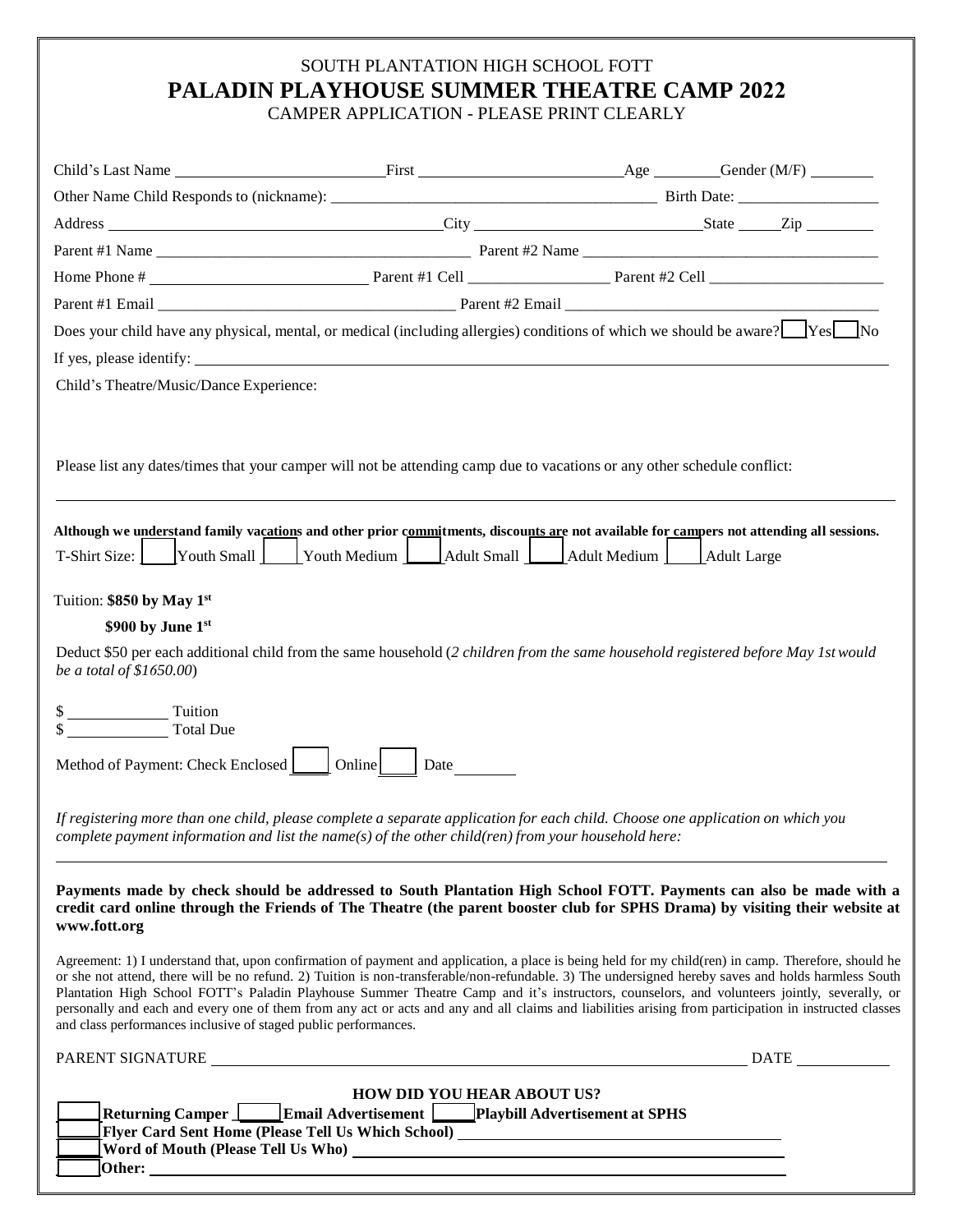|                                                                                                                                                                                                                                                                                                                                                                                                                                                                                     | <b>Transportation/Child's Health/Emergency Information and Authorization Form</b><br>SPHS FOTT PALADIN PLAYHOUSE SUMMER THEATRE CAMP 2022                                                                                                                                                                                                                                                                                                                                                                                                                                                                                                                                                                                                                                                                                                                                      |
|-------------------------------------------------------------------------------------------------------------------------------------------------------------------------------------------------------------------------------------------------------------------------------------------------------------------------------------------------------------------------------------------------------------------------------------------------------------------------------------|--------------------------------------------------------------------------------------------------------------------------------------------------------------------------------------------------------------------------------------------------------------------------------------------------------------------------------------------------------------------------------------------------------------------------------------------------------------------------------------------------------------------------------------------------------------------------------------------------------------------------------------------------------------------------------------------------------------------------------------------------------------------------------------------------------------------------------------------------------------------------------|
|                                                                                                                                                                                                                                                                                                                                                                                                                                                                                     | (To be completed by the parent or guardian - Please Print Clearly)<br><b>Health/Emergency Information</b>                                                                                                                                                                                                                                                                                                                                                                                                                                                                                                                                                                                                                                                                                                                                                                      |
|                                                                                                                                                                                                                                                                                                                                                                                                                                                                                     |                                                                                                                                                                                                                                                                                                                                                                                                                                                                                                                                                                                                                                                                                                                                                                                                                                                                                |
| My child will be dropped off and picked up by one or more of the following people:<br><b>Authorized Pick-up People: (Including Parents)</b>                                                                                                                                                                                                                                                                                                                                         | <b>Transportation Information</b><br>My child will be walking to and from camp and I give him/her permission to sign themselves out at the end of the day.                                                                                                                                                                                                                                                                                                                                                                                                                                                                                                                                                                                                                                                                                                                     |
|                                                                                                                                                                                                                                                                                                                                                                                                                                                                                     | 1. $2.3.3.$<br>4. $5.6.$                                                                                                                                                                                                                                                                                                                                                                                                                                                                                                                                                                                                                                                                                                                                                                                                                                                       |
|                                                                                                                                                                                                                                                                                                                                                                                                                                                                                     | <b>Health/Emergency Information</b>                                                                                                                                                                                                                                                                                                                                                                                                                                                                                                                                                                                                                                                                                                                                                                                                                                            |
|                                                                                                                                                                                                                                                                                                                                                                                                                                                                                     | In case of emergency and if the parent(s)/guardian(s) cannot be reached, please contact one of the following persons:                                                                                                                                                                                                                                                                                                                                                                                                                                                                                                                                                                                                                                                                                                                                                          |
|                                                                                                                                                                                                                                                                                                                                                                                                                                                                                     | 1. Name: 2. Name: 2. Name: 2. Name: 2. Name: 2. Name: 2. Name: 2. Name: 2. Name: 2. Name: 2. Name: 2. Name: 2. Name: 2. Name: 2. Name: 2. Name: 2. Name: 2. Name: 2. Name: 2. Name: 2. Name: 2. Name: 2. Name: 2. Name: 2. Nam                                                                                                                                                                                                                                                                                                                                                                                                                                                                                                                                                                                                                                                 |
|                                                                                                                                                                                                                                                                                                                                                                                                                                                                                     | Phone: $(\qquad)$ Phone: $(\qquad)$                                                                                                                                                                                                                                                                                                                                                                                                                                                                                                                                                                                                                                                                                                                                                                                                                                            |
|                                                                                                                                                                                                                                                                                                                                                                                                                                                                                     |                                                                                                                                                                                                                                                                                                                                                                                                                                                                                                                                                                                                                                                                                                                                                                                                                                                                                |
| Are your child's activities restricted in any way? $\begin{bmatrix} \gamma e_s \end{bmatrix}$ No<br>If yes, please explain:<br>Please list any significant medical conditions or allergies your child has as well as any medication(s) taken:<br>Other important information about your child:<br>completed/notarized Authorization For Medication/Treatment form on file. Please submit with application.<br>THEATRE CAMP are true emergencies.<br>PREFERRED PHYSICIAN INFORMATION | ** Children who require any medications (both prescription and over the counter) to be given during camp hours must have a<br>Authorization for Emergency Medical Care In case of accident or illness requiring medical attention, the undersigned authorize the<br>SPHS FOTT PALADIN PLAYHOUSE SUMMER THEATRE CAMP to call a health care provider or to take my child<br>(child's name) to the nearest hospital or doctor, and it is understood that if<br>possible, their services will be obtained. If neither parents nor preferred health care provider can be contacted, the SPHS FOTT<br>PALADIN PLAYHOUSE SUMMER THEATRE CAMP is authorized to contact another health care provider. It is also understood<br>that this agreement covers only those situations, which in the best judgment of the SPHS FOTT PALADIN PLAYHOUSE SUMMER<br>PREFERRED HOSPITAL INFORMATION |
|                                                                                                                                                                                                                                                                                                                                                                                                                                                                                     | Name: Name: Name: Name: Name: Name: Name: Name: Name: Name: Name: Name: Name: Name: Name: Name: Name: Name: Name: Name: Name: Name: Name: Name: Name: Name: Name: Name: Name: Name: Name: Name: Name: Name: Name: Name: Name:                                                                                                                                                                                                                                                                                                                                                                                                                                                                                                                                                                                                                                                  |
|                                                                                                                                                                                                                                                                                                                                                                                                                                                                                     | Address: Address: Address: Address: Address: Address: Address: Address: Address: Address: Address: Address: Address: Address: Address: Address: Address: Address: Address: Address: Address: Address: Address: Address: Addres                                                                                                                                                                                                                                                                                                                                                                                                                                                                                                                                                                                                                                                 |
|                                                                                                                                                                                                                                                                                                                                                                                                                                                                                     |                                                                                                                                                                                                                                                                                                                                                                                                                                                                                                                                                                                                                                                                                                                                                                                                                                                                                |
|                                                                                                                                                                                                                                                                                                                                                                                                                                                                                     | Insurance Carrier: Policy #: Carrier: Carrier: Policy #: Contract Carrier: Contract Carrier: Contract Carrier: Contract Carrier: Contract Carrier: Contract Carrier: Contract Carrier: Contract Carrier: Contract Carrier: Con                                                                                                                                                                                                                                                                                                                                                                                                                                                                                                                                                                                                                                                 |
| responsible for the cost of such emergency medical care.                                                                                                                                                                                                                                                                                                                                                                                                                            | I authorize emergency treatment deemed necessary by a physician in the event that I cannot be reached for permission. I agree to be                                                                                                                                                                                                                                                                                                                                                                                                                                                                                                                                                                                                                                                                                                                                            |
|                                                                                                                                                                                                                                                                                                                                                                                                                                                                                     | Date: the contract of the contract of the contract of the contract of the contract of the contract of the contract of the contract of the contract of the contract of the contract of the contract of the contract of the cont                                                                                                                                                                                                                                                                                                                                                                                                                                                                                                                                                                                                                                                 |
|                                                                                                                                                                                                                                                                                                                                                                                                                                                                                     |                                                                                                                                                                                                                                                                                                                                                                                                                                                                                                                                                                                                                                                                                                                                                                                                                                                                                |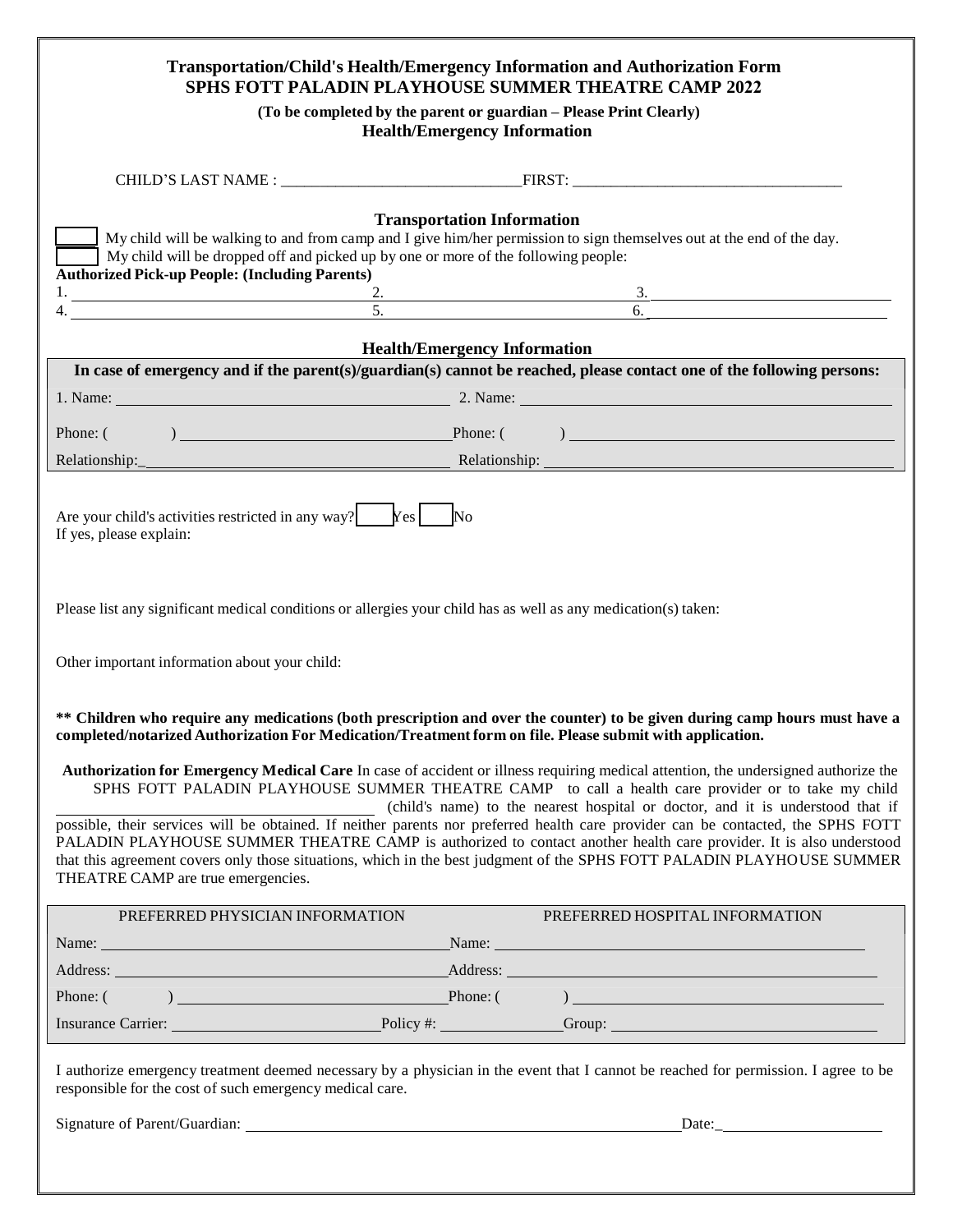# **Parental Consent/Photo Release/Behavior Policy Notification Form**

| FOTT Paladin Playhouse Summer Theatre Camp. I agree to release, indemnify, protect, defend and hold harmless the SPHS FOTT Paladin<br>Playhouse Summer Theatre Camp, it's teachers, volunteers, counselors, agents, administrators, and staff members to supervise my Child<br>while participating in the Summer Camp activities, from any claim or liability of whatsoever kind or nature, including but not limited to<br>personal injury, as the result of my child's participation in the camp activities, absent of gross negligence or willful misconduct of the SPHS<br>FOTT Paladin Playhouse Summer Theatre Camp.<br>the undersigned parent/guardian of (child's name)<br>(parent<br>name)<br>hereby consent that any audio recordings, videotapes and/or photographs of above named child<br>may be used by the South Plantation High School FOTT Paladin Playhouse Summer Theatre Camp in whatever way they desire, including<br>newspaper, television and website; furthermore, I hereby consent that such photographs, films and recordings, and the negatives or tapes from<br>which they are made shall be the property of that organization, and it shall have the right to sell, duplicate, reproduce and make other uses of<br>such photographs, films, tapes, negatives and/or recordings as it may desire free and clear of any claims on the part of that child whatsoever on<br>my part.<br><b>Signature of Parent/Guardian:</b><br>$\qquad \qquad \textbf{Date:} \qquad$<br>Paladin Playhouse Summer Theatre Camp strives to create a safe environment for all involved. We establish this environment through mutual<br>respect for each other and placing value on the need to be able to take risks without fear of failure. In order to help create this environment,<br>we have established a code of conduct. Violations of the code of conduct may result in disciplinary actions ranging from verbal warnings and<br>parental notification to dismissal from camp. Please review the following with your child:<br>Respect of Others: Camp participants will respect the rights and feelings of the other participants. Fighting, bullying, name calling,<br>intimidation, bigotry of any kind, inappropriate language or any other form of emotional or physical abuse will not be tolerated.<br>Cooperation with Counselors: Participants are expected to pay attention to and follow the instructions of the Camp Counselors.<br>For the safety and well being of other participants, disruptive and distracting behavior that affects the general order of the camp,<br>whether intentional or not, will not be tolerated.<br>Cell Phone Use: Participants will not use cell phones during instructional periods, rehearsals, or performances. Cell phones must<br>remain off during these periods.<br>Self-Destructive Behavior/Dangerous Behavior: Participants who verbalize or demonstrate self-destructive or dangerous behavior<br>to others will be immediately dismissed from the camp.<br><b>Destruction of Property</b> : Participants will respect the building, grounds, trees, bushes, flowers and other planted or natural foliage,<br>costumes, props, sets, and all other playhouse property including the property of other participants. Vandalism, stealing, defacing of<br>any property while on Paladin Playhouse grounds is prohibited.<br>Dismissal: Drugs, alcohol, tobacco and weapons will not be tolerated.<br>Parental Conduct: Parents are to conduct themselves in a professional manner towards all campers, counselors, and artistic staff.<br>They are also expected to notify the camp director of any situation which they feel needs to be addressed and allow the camp director<br>to take necessary action to remedy any complaint. At no time should a parent address another camper or another parent about a<br>disciplinary issue. Parents who fail to conduct themselves professionally will be asked to remove their child from the camp.<br>No Refund Policy: There is NO REFUND for a participant who is removed from the program for violating the Code of Conduct.<br>The NO REFUND policy also applies to participants who withdraw voluntarily with or without notice.<br>I have reviewed the above code of conduct with my child and understand that, at the discretion of the camp director, violations of the code of<br>conduct may result in disciplinary action, including dismissal from camp. |           | I, (parent name) $\overline{\phantom{a}}$ |  | hereby consent to his or her full participation in the activities of the South Plantation High School |  |
|--------------------------------------------------------------------------------------------------------------------------------------------------------------------------------------------------------------------------------------------------------------------------------------------------------------------------------------------------------------------------------------------------------------------------------------------------------------------------------------------------------------------------------------------------------------------------------------------------------------------------------------------------------------------------------------------------------------------------------------------------------------------------------------------------------------------------------------------------------------------------------------------------------------------------------------------------------------------------------------------------------------------------------------------------------------------------------------------------------------------------------------------------------------------------------------------------------------------------------------------------------------------------------------------------------------------------------------------------------------------------------------------------------------------------------------------------------------------------------------------------------------------------------------------------------------------------------------------------------------------------------------------------------------------------------------------------------------------------------------------------------------------------------------------------------------------------------------------------------------------------------------------------------------------------------------------------------------------------------------------------------------------------------------------------------------------------------------------------------------------------------------------------------------------------------------------------------------------------------------------------------------------------------------------------------------------------------------------------------------------------------------------------------------------------------------------------------------------------------------------------------------------------------------------------------------------------------------------------------------------------------------------------------------------------------------------------------------------------------------------------------------------------------------------------------------------------------------------------------------------------------------------------------------------------------------------------------------------------------------------------------------------------------------------------------------------------------------------------------------------------------------------------------------------------------------------------------------------------------------------------------------------------------------------------------------------------------------------------------------------------------------------------------------------------------------------------------------------------------------------------------------------------------------------------------------------------------------------------------------------------------------------------------------------------------------------------------------------------------------------------------------------------------------------------------------------------------------------------------------------------------------------------------------------------------------------------------------------------------------------------------------------------------------------------------------------------------------------------------------------------------------------------------------------------------------------------------------------------------------------------------------------------------------------------------------------------------------------------------------------------------------------------------------------------------------------------------------------------------------------|-----------|-------------------------------------------|--|-------------------------------------------------------------------------------------------------------|--|
|                                                                                                                                                                                                                                                                                                                                                                                                                                                                                                                                                                                                                                                                                                                                                                                                                                                                                                                                                                                                                                                                                                                                                                                                                                                                                                                                                                                                                                                                                                                                                                                                                                                                                                                                                                                                                                                                                                                                                                                                                                                                                                                                                                                                                                                                                                                                                                                                                                                                                                                                                                                                                                                                                                                                                                                                                                                                                                                                                                                                                                                                                                                                                                                                                                                                                                                                                                                                                                                                                                                                                                                                                                                                                                                                                                                                                                                                                                                                                                                                                                                                                                                                                                                                                                                                                                                                                                                                                                                                                            |           |                                           |  |                                                                                                       |  |
|                                                                                                                                                                                                                                                                                                                                                                                                                                                                                                                                                                                                                                                                                                                                                                                                                                                                                                                                                                                                                                                                                                                                                                                                                                                                                                                                                                                                                                                                                                                                                                                                                                                                                                                                                                                                                                                                                                                                                                                                                                                                                                                                                                                                                                                                                                                                                                                                                                                                                                                                                                                                                                                                                                                                                                                                                                                                                                                                                                                                                                                                                                                                                                                                                                                                                                                                                                                                                                                                                                                                                                                                                                                                                                                                                                                                                                                                                                                                                                                                                                                                                                                                                                                                                                                                                                                                                                                                                                                                                            |           |                                           |  |                                                                                                       |  |
|                                                                                                                                                                                                                                                                                                                                                                                                                                                                                                                                                                                                                                                                                                                                                                                                                                                                                                                                                                                                                                                                                                                                                                                                                                                                                                                                                                                                                                                                                                                                                                                                                                                                                                                                                                                                                                                                                                                                                                                                                                                                                                                                                                                                                                                                                                                                                                                                                                                                                                                                                                                                                                                                                                                                                                                                                                                                                                                                                                                                                                                                                                                                                                                                                                                                                                                                                                                                                                                                                                                                                                                                                                                                                                                                                                                                                                                                                                                                                                                                                                                                                                                                                                                                                                                                                                                                                                                                                                                                                            | I.        |                                           |  |                                                                                                       |  |
|                                                                                                                                                                                                                                                                                                                                                                                                                                                                                                                                                                                                                                                                                                                                                                                                                                                                                                                                                                                                                                                                                                                                                                                                                                                                                                                                                                                                                                                                                                                                                                                                                                                                                                                                                                                                                                                                                                                                                                                                                                                                                                                                                                                                                                                                                                                                                                                                                                                                                                                                                                                                                                                                                                                                                                                                                                                                                                                                                                                                                                                                                                                                                                                                                                                                                                                                                                                                                                                                                                                                                                                                                                                                                                                                                                                                                                                                                                                                                                                                                                                                                                                                                                                                                                                                                                                                                                                                                                                                                            |           |                                           |  |                                                                                                       |  |
|                                                                                                                                                                                                                                                                                                                                                                                                                                                                                                                                                                                                                                                                                                                                                                                                                                                                                                                                                                                                                                                                                                                                                                                                                                                                                                                                                                                                                                                                                                                                                                                                                                                                                                                                                                                                                                                                                                                                                                                                                                                                                                                                                                                                                                                                                                                                                                                                                                                                                                                                                                                                                                                                                                                                                                                                                                                                                                                                                                                                                                                                                                                                                                                                                                                                                                                                                                                                                                                                                                                                                                                                                                                                                                                                                                                                                                                                                                                                                                                                                                                                                                                                                                                                                                                                                                                                                                                                                                                                                            |           |                                           |  |                                                                                                       |  |
|                                                                                                                                                                                                                                                                                                                                                                                                                                                                                                                                                                                                                                                                                                                                                                                                                                                                                                                                                                                                                                                                                                                                                                                                                                                                                                                                                                                                                                                                                                                                                                                                                                                                                                                                                                                                                                                                                                                                                                                                                                                                                                                                                                                                                                                                                                                                                                                                                                                                                                                                                                                                                                                                                                                                                                                                                                                                                                                                                                                                                                                                                                                                                                                                                                                                                                                                                                                                                                                                                                                                                                                                                                                                                                                                                                                                                                                                                                                                                                                                                                                                                                                                                                                                                                                                                                                                                                                                                                                                                            |           |                                           |  |                                                                                                       |  |
|                                                                                                                                                                                                                                                                                                                                                                                                                                                                                                                                                                                                                                                                                                                                                                                                                                                                                                                                                                                                                                                                                                                                                                                                                                                                                                                                                                                                                                                                                                                                                                                                                                                                                                                                                                                                                                                                                                                                                                                                                                                                                                                                                                                                                                                                                                                                                                                                                                                                                                                                                                                                                                                                                                                                                                                                                                                                                                                                                                                                                                                                                                                                                                                                                                                                                                                                                                                                                                                                                                                                                                                                                                                                                                                                                                                                                                                                                                                                                                                                                                                                                                                                                                                                                                                                                                                                                                                                                                                                                            | $\bullet$ |                                           |  |                                                                                                       |  |
|                                                                                                                                                                                                                                                                                                                                                                                                                                                                                                                                                                                                                                                                                                                                                                                                                                                                                                                                                                                                                                                                                                                                                                                                                                                                                                                                                                                                                                                                                                                                                                                                                                                                                                                                                                                                                                                                                                                                                                                                                                                                                                                                                                                                                                                                                                                                                                                                                                                                                                                                                                                                                                                                                                                                                                                                                                                                                                                                                                                                                                                                                                                                                                                                                                                                                                                                                                                                                                                                                                                                                                                                                                                                                                                                                                                                                                                                                                                                                                                                                                                                                                                                                                                                                                                                                                                                                                                                                                                                                            | $\bullet$ |                                           |  |                                                                                                       |  |
|                                                                                                                                                                                                                                                                                                                                                                                                                                                                                                                                                                                                                                                                                                                                                                                                                                                                                                                                                                                                                                                                                                                                                                                                                                                                                                                                                                                                                                                                                                                                                                                                                                                                                                                                                                                                                                                                                                                                                                                                                                                                                                                                                                                                                                                                                                                                                                                                                                                                                                                                                                                                                                                                                                                                                                                                                                                                                                                                                                                                                                                                                                                                                                                                                                                                                                                                                                                                                                                                                                                                                                                                                                                                                                                                                                                                                                                                                                                                                                                                                                                                                                                                                                                                                                                                                                                                                                                                                                                                                            | $\bullet$ |                                           |  |                                                                                                       |  |
|                                                                                                                                                                                                                                                                                                                                                                                                                                                                                                                                                                                                                                                                                                                                                                                                                                                                                                                                                                                                                                                                                                                                                                                                                                                                                                                                                                                                                                                                                                                                                                                                                                                                                                                                                                                                                                                                                                                                                                                                                                                                                                                                                                                                                                                                                                                                                                                                                                                                                                                                                                                                                                                                                                                                                                                                                                                                                                                                                                                                                                                                                                                                                                                                                                                                                                                                                                                                                                                                                                                                                                                                                                                                                                                                                                                                                                                                                                                                                                                                                                                                                                                                                                                                                                                                                                                                                                                                                                                                                            | $\bullet$ |                                           |  |                                                                                                       |  |
|                                                                                                                                                                                                                                                                                                                                                                                                                                                                                                                                                                                                                                                                                                                                                                                                                                                                                                                                                                                                                                                                                                                                                                                                                                                                                                                                                                                                                                                                                                                                                                                                                                                                                                                                                                                                                                                                                                                                                                                                                                                                                                                                                                                                                                                                                                                                                                                                                                                                                                                                                                                                                                                                                                                                                                                                                                                                                                                                                                                                                                                                                                                                                                                                                                                                                                                                                                                                                                                                                                                                                                                                                                                                                                                                                                                                                                                                                                                                                                                                                                                                                                                                                                                                                                                                                                                                                                                                                                                                                            | $\bullet$ |                                           |  |                                                                                                       |  |
|                                                                                                                                                                                                                                                                                                                                                                                                                                                                                                                                                                                                                                                                                                                                                                                                                                                                                                                                                                                                                                                                                                                                                                                                                                                                                                                                                                                                                                                                                                                                                                                                                                                                                                                                                                                                                                                                                                                                                                                                                                                                                                                                                                                                                                                                                                                                                                                                                                                                                                                                                                                                                                                                                                                                                                                                                                                                                                                                                                                                                                                                                                                                                                                                                                                                                                                                                                                                                                                                                                                                                                                                                                                                                                                                                                                                                                                                                                                                                                                                                                                                                                                                                                                                                                                                                                                                                                                                                                                                                            | $\bullet$ |                                           |  |                                                                                                       |  |
|                                                                                                                                                                                                                                                                                                                                                                                                                                                                                                                                                                                                                                                                                                                                                                                                                                                                                                                                                                                                                                                                                                                                                                                                                                                                                                                                                                                                                                                                                                                                                                                                                                                                                                                                                                                                                                                                                                                                                                                                                                                                                                                                                                                                                                                                                                                                                                                                                                                                                                                                                                                                                                                                                                                                                                                                                                                                                                                                                                                                                                                                                                                                                                                                                                                                                                                                                                                                                                                                                                                                                                                                                                                                                                                                                                                                                                                                                                                                                                                                                                                                                                                                                                                                                                                                                                                                                                                                                                                                                            | $\bullet$ |                                           |  |                                                                                                       |  |
|                                                                                                                                                                                                                                                                                                                                                                                                                                                                                                                                                                                                                                                                                                                                                                                                                                                                                                                                                                                                                                                                                                                                                                                                                                                                                                                                                                                                                                                                                                                                                                                                                                                                                                                                                                                                                                                                                                                                                                                                                                                                                                                                                                                                                                                                                                                                                                                                                                                                                                                                                                                                                                                                                                                                                                                                                                                                                                                                                                                                                                                                                                                                                                                                                                                                                                                                                                                                                                                                                                                                                                                                                                                                                                                                                                                                                                                                                                                                                                                                                                                                                                                                                                                                                                                                                                                                                                                                                                                                                            | $\bullet$ |                                           |  |                                                                                                       |  |
|                                                                                                                                                                                                                                                                                                                                                                                                                                                                                                                                                                                                                                                                                                                                                                                                                                                                                                                                                                                                                                                                                                                                                                                                                                                                                                                                                                                                                                                                                                                                                                                                                                                                                                                                                                                                                                                                                                                                                                                                                                                                                                                                                                                                                                                                                                                                                                                                                                                                                                                                                                                                                                                                                                                                                                                                                                                                                                                                                                                                                                                                                                                                                                                                                                                                                                                                                                                                                                                                                                                                                                                                                                                                                                                                                                                                                                                                                                                                                                                                                                                                                                                                                                                                                                                                                                                                                                                                                                                                                            |           |                                           |  |                                                                                                       |  |
|                                                                                                                                                                                                                                                                                                                                                                                                                                                                                                                                                                                                                                                                                                                                                                                                                                                                                                                                                                                                                                                                                                                                                                                                                                                                                                                                                                                                                                                                                                                                                                                                                                                                                                                                                                                                                                                                                                                                                                                                                                                                                                                                                                                                                                                                                                                                                                                                                                                                                                                                                                                                                                                                                                                                                                                                                                                                                                                                                                                                                                                                                                                                                                                                                                                                                                                                                                                                                                                                                                                                                                                                                                                                                                                                                                                                                                                                                                                                                                                                                                                                                                                                                                                                                                                                                                                                                                                                                                                                                            |           |                                           |  |                                                                                                       |  |

**Camper Signature Camper Signature Date \*Please read with camper and have them type their name as signature.**